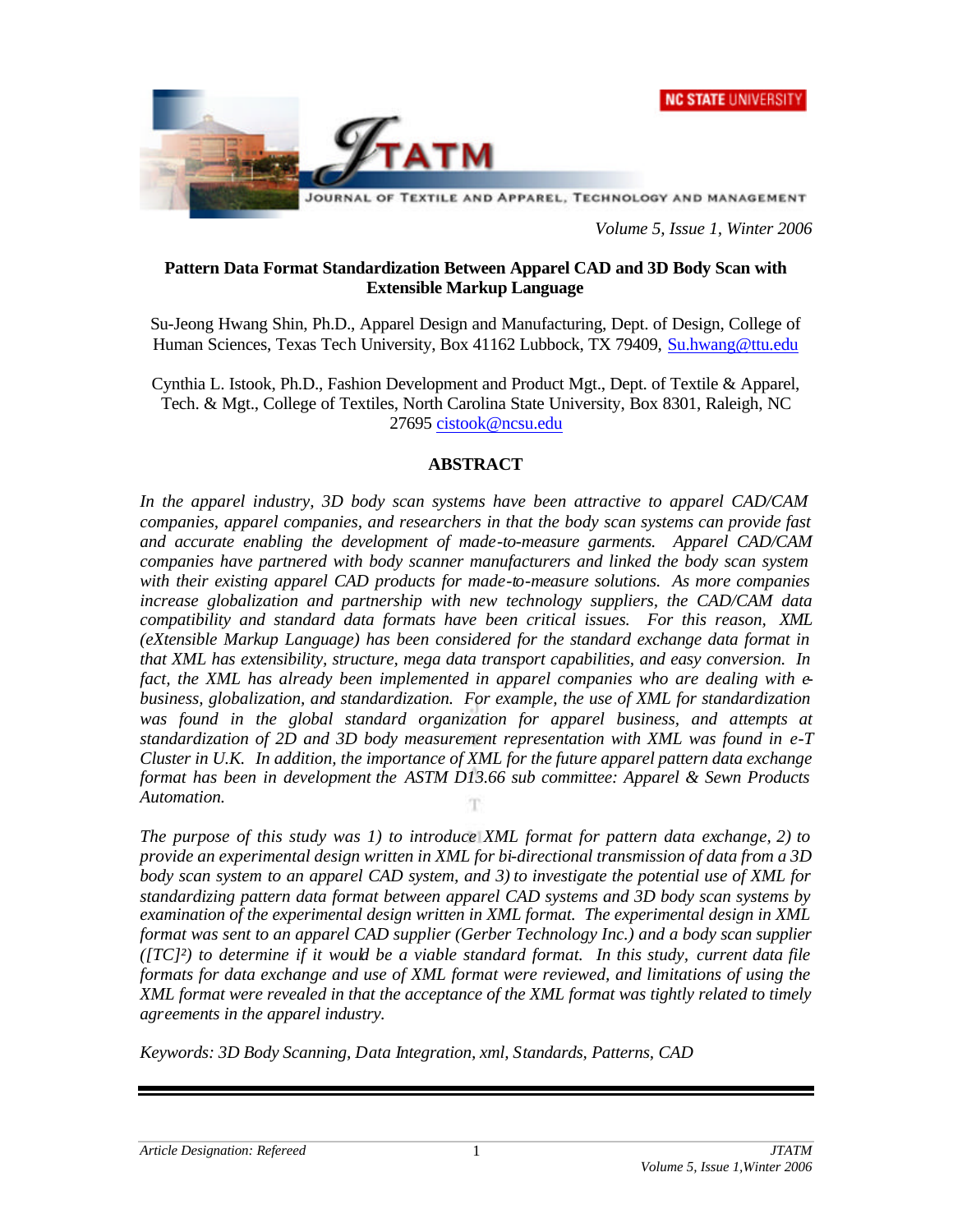# **1. INTRODUCTION**

In the apparel industry, 3D body scan systems have been used in the apparel CAD/CAM companies, apparel manufacturers and retailers (Levis and Brooks Brothers), and researchers (Size USA, e-T Cluster, and CAESAR) in the attempt to develop mass customization and fit solutions. As interest has increased, apparel CAD suppliers have partnered with 3D body scan suppliers. For example, two of the major CAD suppliers, Lectra Systems, Inc. and Gerber Technology, Inc., have partnered with 3D body scan suppliers and are linking the body scan system with their existing apparel CAD products for their made-to-measure solutions (Gerber Technology, Inc., 2003; Lectra Systems, Inc., 2003).

Apparel CAD/CAM data compatibility and standard formats are very important for companies who are dealing with globalization and/or partnerships with new technology suppliers such as 3D body scan suppliers. The nature of the global industry has caused us to be aware of the many issues related to data translation and a use between different systems. For instance, since preproduction and production procedures for any one product are being accomplished at a variety of location, product developers are very aware of issues related to the movement of design, grading, marking and cutting data being moved between systems. Pattern might be created using a Gerber system with grading and marking done with a Lectra system and cutting with Assist-Bullmer.

Apparel CAD users have encouraged the industry to establish standards for presenting CAD/CAM data in formats that would allow apparel and sewn product producers to utilize a choice of machinery and software from different vendors, and to exchange information with contractors or third parties that may not have the same machinery and software. The work is currently being done in an ASTM subcommittee to allow integration between CAD vendors and marker making, grading, and cuttings.

Currently, however, there is no approved standard format for transmissions of the 3D body scan data between body scanning companies and CAD companies. Each body scan supplier has its own method of data acquisition, extraction, and output. Even current CAD standards were poorly defined in some respect and lacked meaningful definitions for many pattern data processes, properties and attributes. Therefore, a standard data file format, XML (eXtensible Markup Language) might be a potential data file format for prototyping communication standards due to: extensibility, structure, mega data transport capabilities, and easy conversion. The effort relating to 3D body measurement data is a logical step to fit right into the other components of a full garment design process. The purpose of this study was 1) to introduce XML for the pattern data exchange format, 2) to provide an experimental design written in XML for bidirectional transmission of data from a 3D body scan system to a CAD system, and 3) to investigate the potential use of XML for standardizing pattern data exchange between apparel CAD systems and 3D body scan systems.

### **2. REVIEW OF CURRENT DATA FILE FORMATS AND XML**

### **2.1 Current Standard Data File Formats for Pattern Data Exchange**

In the apparel industry, CAD/CAM data compatibility and standard data file formats have been increasingly critical issues during the past decade. As apparel production has moved offshore, more and more product is being designed and produced in varying location around the world. Different CAD/CAM systems between contractors and product developers cause time consumption when the contractor might be forced to re-digitize pattern pieces, purchase compatible systems, or establish a customized interface to get the data into its systems. At the same time, producers currently are limited in their ability to switch contracting partners if their existing contractors with compatible systems are not

 $\mathcal{X}$ 

T A

T.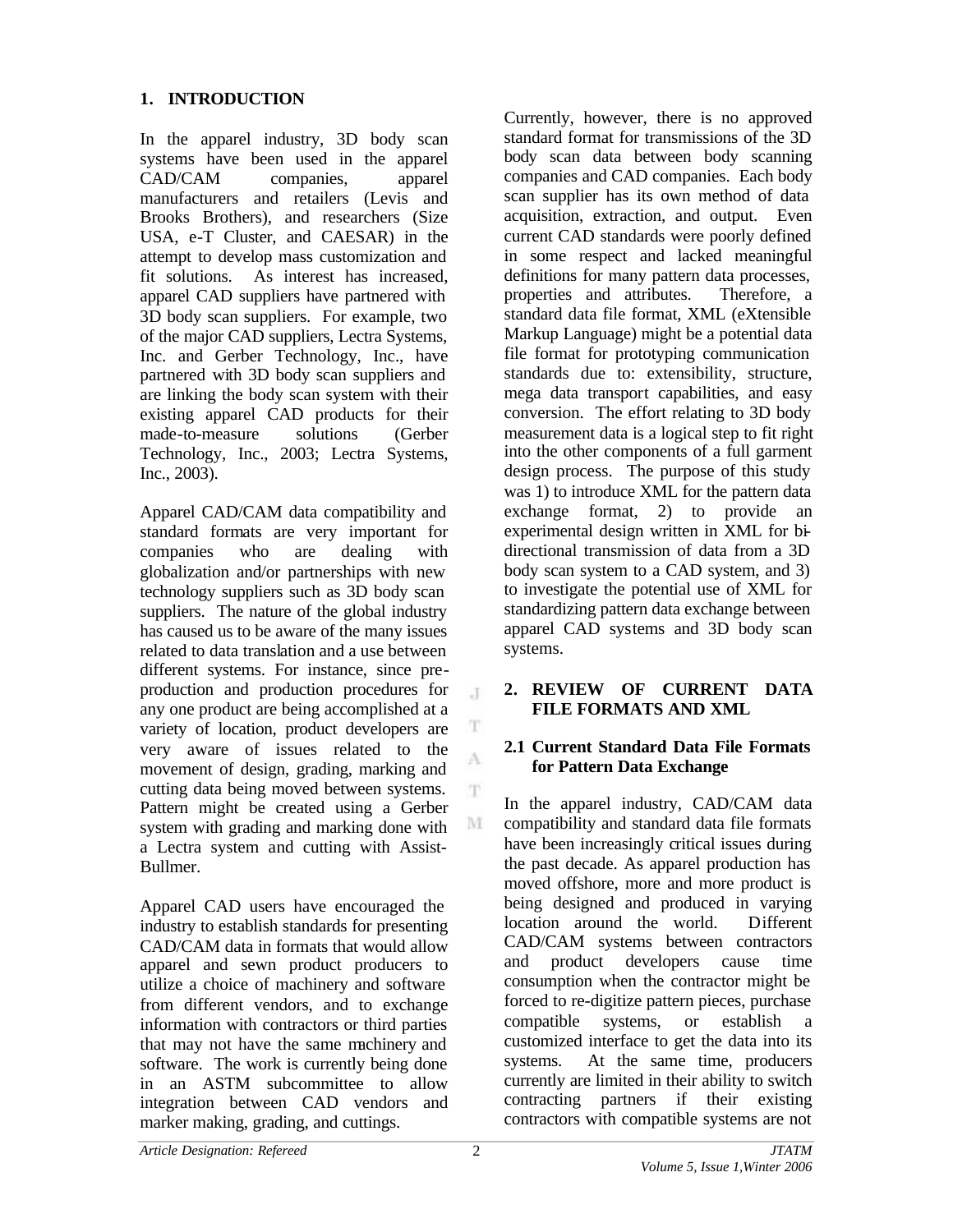performing well (Chang, 2000). For this reason, CAD/CAM standardization for pattern data exchange is being developed through the ASTM (American Society for Testing and Materia ls) D13.66 sub committee that has participants from CAD/CAM vendors and the end user communities.

According to Chang (2000), prior to the work of the ASTM D13.66 subcommittee. the ANSI/AAMA 292 pattern data interchange (or ANSI/AAMA 292 DXF)

standard was available for CAD/CAM vendors. First approved by ANSI/AAMA in September, 1993, 292 DXF was a good first attempt to define a standard. The standard was based on Autodesk Inc.'s DXF file format, which is designed to exchange mechanical engineering drawings. DXF is a specially formatted ASCII file, which means it is created using standard characters on the computer keyboard and can be viewed in a word processing application like Microsoft Word (see Figure 1.)



Figure 1. Example of an ANSI/AAMA 292 ASCII DXF file (Chang, 2000)

M

As shown in Figure 1, ANSI/AAMA 292 DXF includes a set of conventions that represent apparel piece geometry, or 2-D flat patterns, and associate meanings to pieces, base size names, lines, and points. The standard defines how the conventions should be organized in a file for exchange of information between CAD systems. For example, there are 14 layers for organizing the data that are divided into fourteen categories when written into the ASCII DXF file format. Thus, the DXF translation programs know where to go within the file to get the information needed to display and

work with the pattern piece. The 292 DXF standard's development received good participation from industry CAD/CAM vendors, and it was relatively easy to implement (Chang, 2000).

However, ANSI/AAMA 292 DXF documentation is not very clear in its definitions and the standard does not include a grade rule growth specification or curvesmoothing algorithms leaving an opportunity for different CAD vendors to have different interpretations of the curve line control. For example, one system may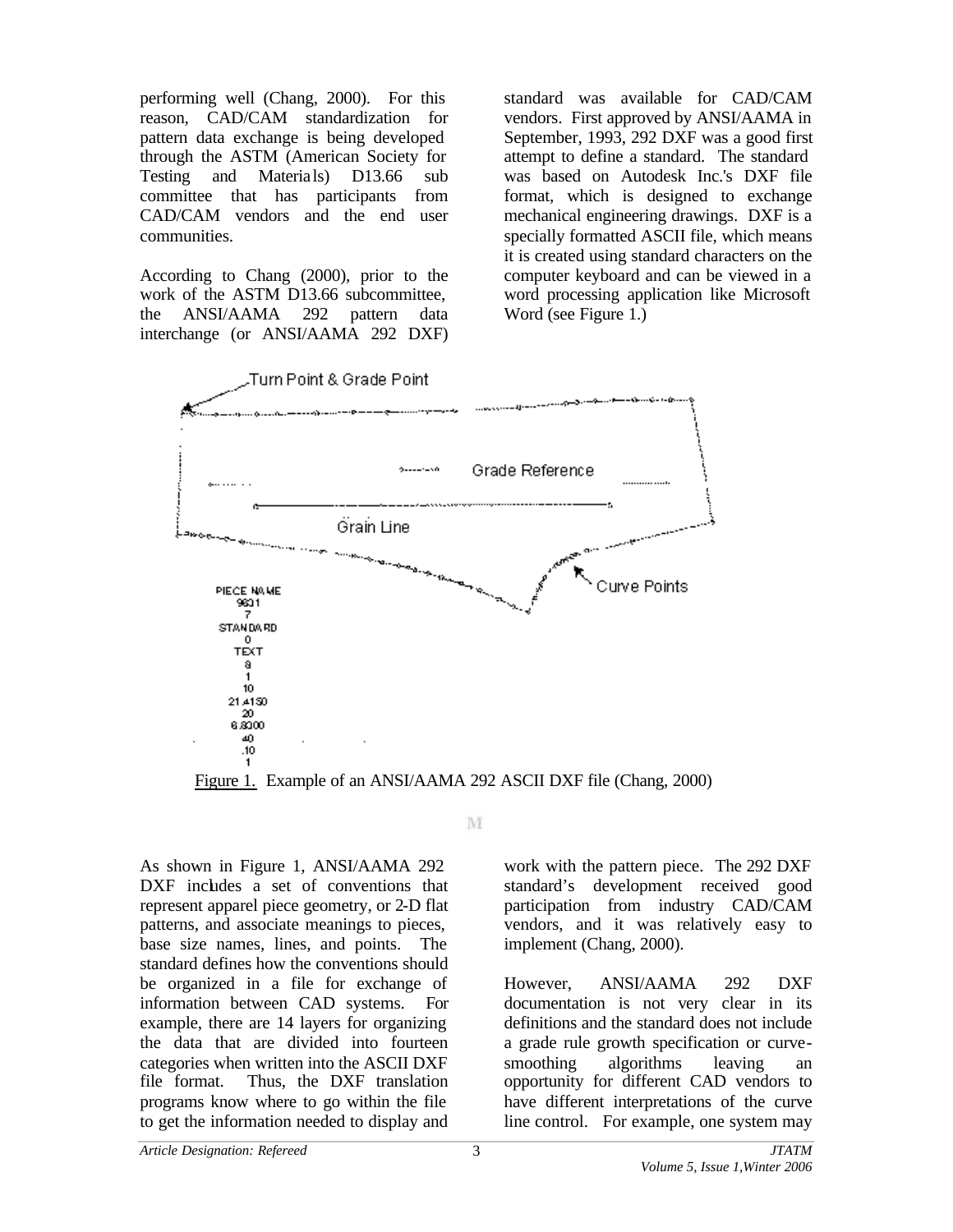require the curve line to pass through control points, whereas a different system may only require the same curve line to pass along the points. This difference in curve-smoothing algorithms can cause accuracy problems when pattern pieces are imported. In addition, the DXF structure limits the amount of information that can be included and is available for use (Chang, 2000). This results in confusion and inconsistent implementation by apparel CAD/CAM vendors.Currently, ASTM D13.66 has been developing a new standard for pattern data exchange, and XML is the core of that file format.

# **2.2 Current Data File Formats for Describing Body Measurements**

Information on the format of body scan data is very important for determining compatibility between 2D CAD systems and 3D scan systems since many apparel CAD and virtual design suppliers are joining with body scan suppliers to support mass customization with accurate body measurement data. Body scan data includes both body measurements extracted from the scanned image and a body image with point cloud. Generally, VRML is a dominant file format for the body image data, and XYZ is a commonly used format for the raw scan data files. However, each body scan supplier has various detail body measurement data file formats for describing body measurements or transferring the data.

For example,  $[TC]^2$  provides data file formats for point clouds, body surface models, and extracted measurements that may be found in data flow from 3D scan to 2D pattern. The extracted body measurement data, one subset of the body scan data, is very important for pattern alteration, outputting pattern outlines, and draping garments for visualization. At this point, measurement definitions and standards are demanded by body scan users, and the definitions in  $[TC]^2$  are fully customizable within the measurement definition data file (\*.mep) format. According to David Bruner (2002), sample definition sets have been developed for

many ISO measurements and for the draft eT-Cluster (European Standard) with an \*.mep data file format. In addition,  $[TC]^2$ has developed a generic \*.dxf format for direct pattern output from body scans.

Hamamatsu Photonics also provides a variety of data file formats including point clouds, body surface models, and measurement data, but each body scan data file format is different from those of other body scan suppliers. One type of output data file format, VRML, is commonly used to display the body surface, but point cloud data and others are unique in their data file format. The measurement data file format is an ASCII file or \*.txt file, and the file format is compatible with  ${[TC]}^2$ 's measurement data file format.

Cyberware, Inc. has a body scan data file format to display the body surface. Body scanners from Cyberware, Inc. were used in the Civilian American and European Surface Anthropometry Resource (CAESAR) project, and the PLY file format was used to deliver body measurement data in the CAESAR project. However, the body measurement data file format is different according to each organization or researcher. For example, the LPD file format (Hutton et al., 2002) was used for the UK sizing survey, and later the XML format was used in aEuropean commission standardization project (eT-Cluster) for the integration of 3D body measurement, advanced CAD, and personalized avatars in the European fashion industry.

### **2.3 XML (eXtensible Markup Language) for Standardization**

XML is a potential data file format for the modeling, developing and prototyping of communication standards. Any document written in XML must follow the rule of XML formatting (as XML schema), which is called an XSD (XML Schema Definition Language). The XSD gives the XML rules of format, structure, and definitions. Therefore, the validation of XML is related to the XSD.

 $\mathcal{X}$ 

 $\mathbf T$ 

A m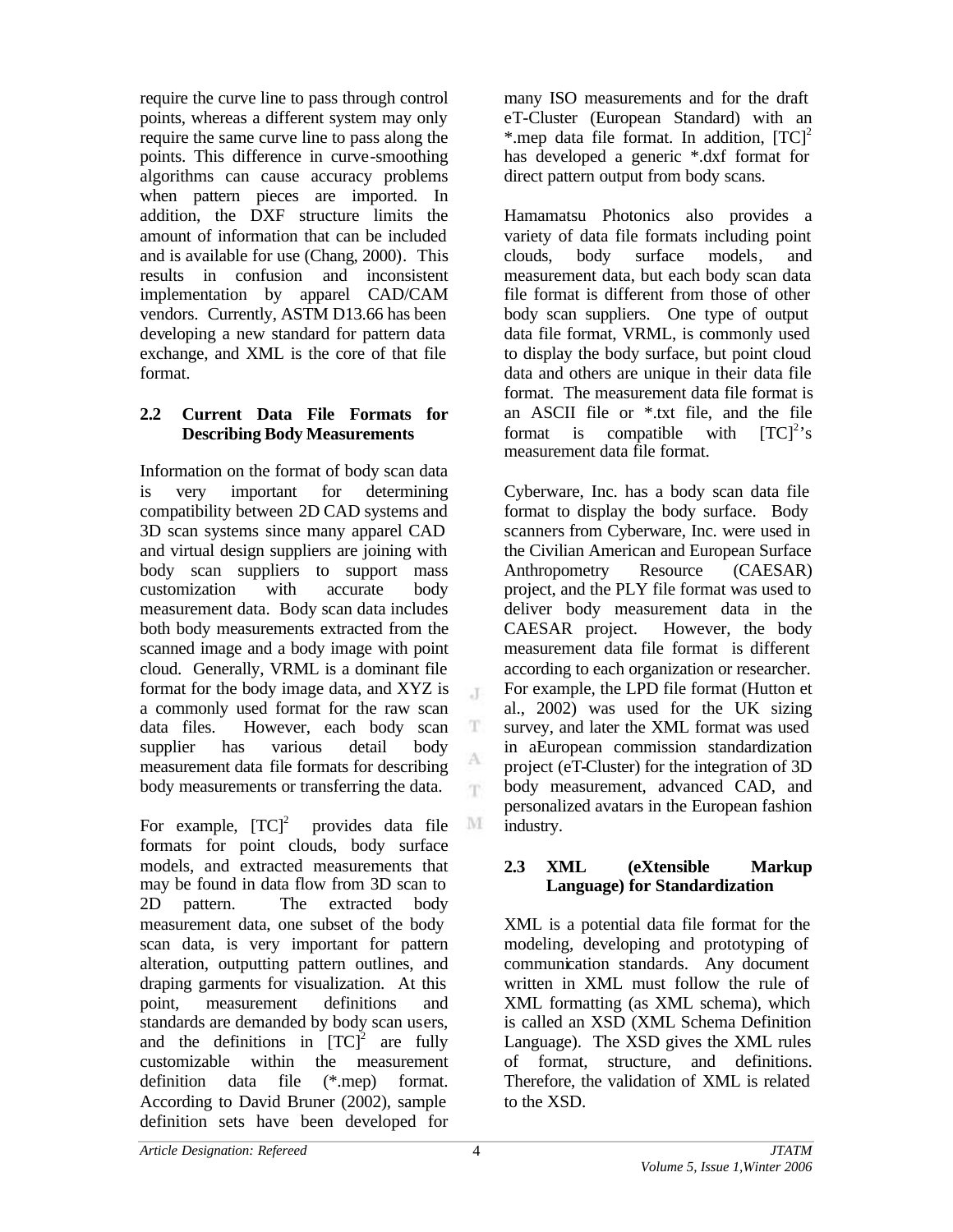There are few studies on implementation of XML in apparel industry, and the use of XML was found in standards development. The World Wide Web Consortium (W3C), the international standards organization that developed HTML, reviewed XML as a meta-grammar that allows for web automation and data interchange across multiple platforms and applications (Matsumura, 1998). According to Matsumura (1998), XML must be a universal data grammar and syntax language because the XML is structured, self describing, extensible, and viewer adaptive. XML is a very structured language specification, and XML documents utilize a DTD or XSD for defining the syntax, grammar and data structure of XML documents (Matsumura, 1998). With these characteristics, XML naturally became a standard language.

Attempts at standardization of 2D and 3D body measurement representation with XML were found in the  $eT$  Cluster (IST-2000-26084) project that researched the development of a common standard for the representation of human bodies. The XML data format, called BodyXML (Kartsounis, G. et al., 2002), was expected to open up the possibilities of a Sizing Survey in UK. The standardization development of the e-T Cluster was on two levels: the definition of a common set of body measurements for apparel, and definition of formats for the exchange of this information with BodyXML (Kartsounis, G. et al., 2002).

The advantages of XML are being touted by many branches of the sewn products industry and beyond for use in software development, web development, collaborative communications and supply chain management. With its almost infinite flexibility and user-friendly attributes, XML also is attractive from a standards development viewpoint (Chang, 2000). Standards based upon XML will be developed for communication interfaces in a supply chain consisting of links that receive products from many suppliers in the chain and create products for many customers in the chain. As a result, linear relationships of suppliers, manufacturers and customers (supply chains) will be represented (Peck, 2000). According to Baker (2002), when companies expand globally, through acquisition or business relationships, a sudden merge of two sets of unrelated electronic communications means huge financial and time losses. Through XML, an emerging B2B commerce computer language, EAN and UCC, two non-profit global standards organizations, have been enabling companies to define standards, and resolve specific business issues.

Since XML has a potential for standardization in most areas of the industry, the opportunities for use of XML were discussed at the July, 2000 meeting of ASTM D13.66 sub committee, which is the CAD/CAM pattern data exchange standards task force group of ASTM. According to Chang, XML is an exciting emerging technology with great potential, is a universal format for exchanging information between software components, and is legible to both computers and human beings (Chang, 2000).

### **3. METHODOLOGY**

### **3.1 Research Method**

In this study, an experimental design was developed for bi-directional transmission of data (measurements) from a 3D scan system to a CAD system. The experimental design written in XML format was sent to an apparel CAD supplier (Gerber Technology, Inc.) and a body scan supplier  $(TC)^2$  to determine if it would be a viable standard format. An experimental design was written in XML, including XSD (XML Schema Definition Language) for validating the XML document (See Figure 2).

J

 $\mathbf T$ 

A  $\mathbf{T}$ 

 $\mathbf{M}$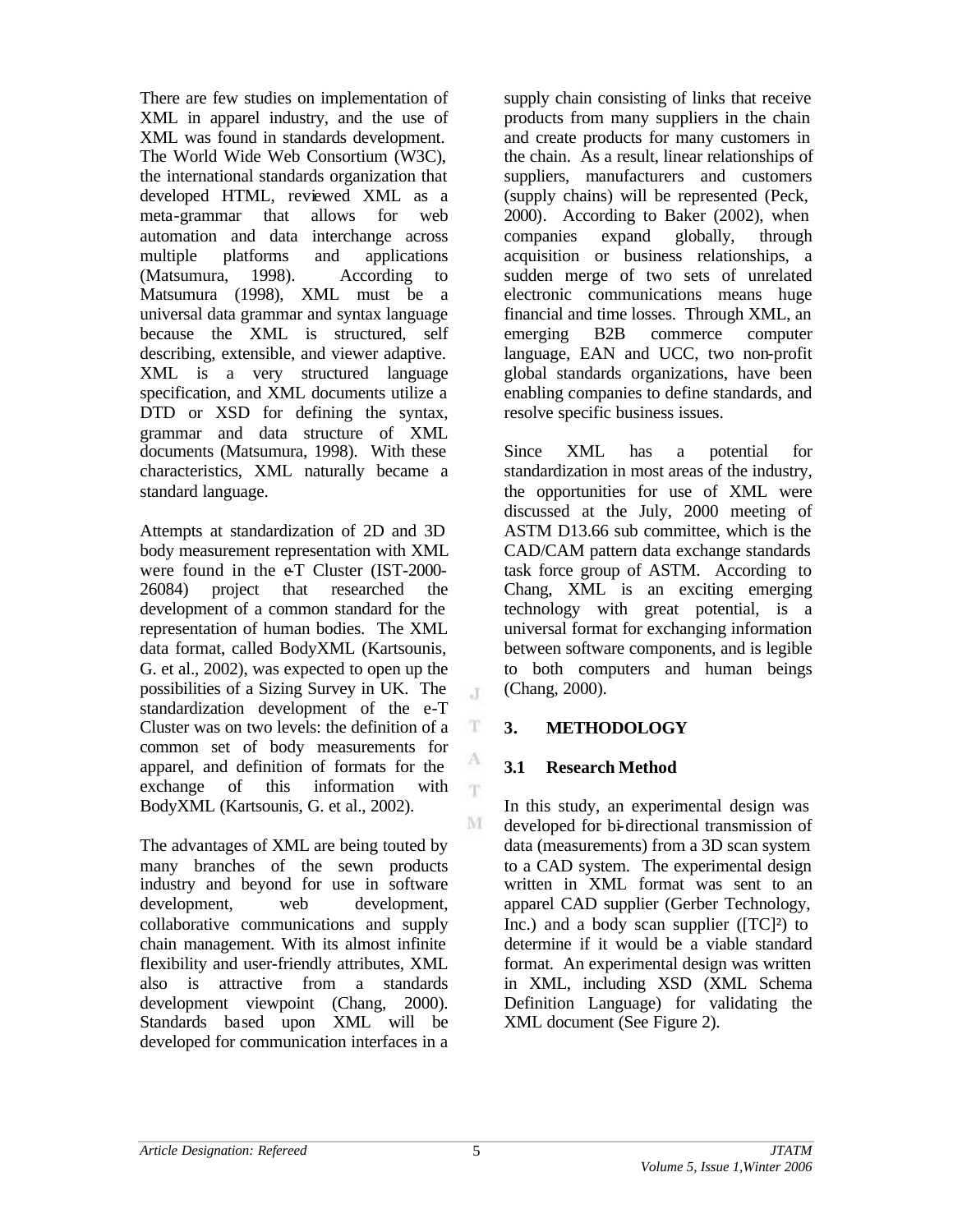

Figure 2. An experimental design with XML/ XSD format

 $\cdot$ 

T

A T.

M

The experimental design included three groups of data written in XML:

- Body scan data XML: this group describes body measurement data that might be necessary for the made-to-measure garments.
- Pattern data XML: this group describes pattern data.
- MMP XML: this group describes identification codes (that tell how measures were obtained) for each body measurement data set.

In the experimental design, the MMP XSD is a schema for XML formation and validation. The schema, MMP XSD, was centered as a main ruler for validation of the three groups of data in XML (Body scan XML, and pattern data XML, and MMP XML). The MMP XSD was based on the previous study of an MMP model (Hwang-Shin & Istook, 2002). In this study, transmission of the measurement data from a body scanning system to an apparel CAD system was a main focus since apparel CAD suppliers were attempting to link the body scan system with their existing apparel CAD products for the made-to-measure solutions.

# **3.2 Instruments and Resources**

Body scan data sample was received from [TC]². Patterns in the previous study of enabling mass customization: computerdriven alteration methods (Istook, 2002) were used for an experimental design in this study. A sample pattern XML format was received from Gerber Technology, Inc. and modified for this study purpose. Formations of the scan data set and patterns were created with XML notepad and XMLSPY5 software, and the validation of the XML format was evaluated with the XMLSPY5.

### **4. RESULTS AND DISCUSSIONS**

In the results, the apparel pattern data in XML format was successfully exchanged in bi-directional interpretation and communication between the CAD system and the body scan system. In the experiemental design, the XML format was useful for bi-directional interpretation and communication between a body measurement provider and an apparel CAD pattern data provider for the following reasons: potential data format for the future,simple custom markup language for standardization, compatibility of data file formats, and small file size for fast transmission.

### **4.1 Apparel CAD Pattern Data Exchange with XML Format**

Sample pattern pieces were chosen from previous research on enabling mass customization with computer driven alteration methods (Istook, 2002). In this study, the sample pattern pieces shown in Figure 3 and 4 were written in XML format.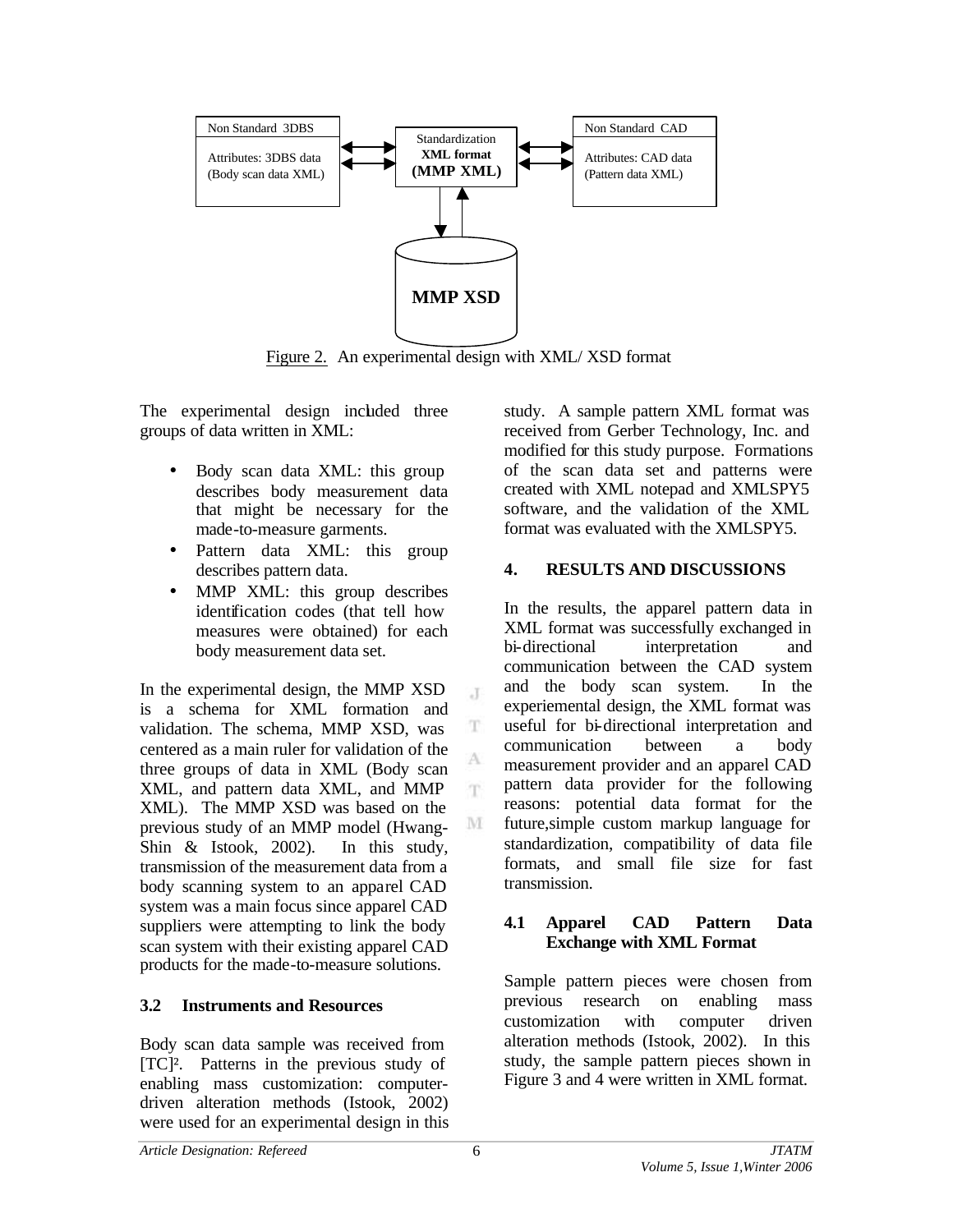The sample garment pieces had unique point numbers. The unique point numbers were associated with alteration rules in Figure 4. For example, marked point numbers used to alter the pattern pieces, 2130 at the side waist and 2140 at the armpit, are also shown in Figure 4. These pattern data could be written in XML format.

Figure 5 shows the sample pattern piece data in XML format that follows the rules and restrictions in the pattern data XML schema. The  $\langle$ Pattern xsi:noNamespaceSchemLocation> indicates schema that were referenced for this pattern data XML. This sample pattern data XML included pattern style name, vendor information, and detail piece information (See Figure 5).



Figure 3. Sample garment pieces with point numbers (Istook, 2002)

| System Management           |                            |                  |                       |             |
|-----------------------------|----------------------------|------------------|-----------------------|-------------|
| G K A A B II                |                            |                  |                       |             |
| <b>EDITOR</b><br>ALTERATION |                            | STORAGE AREA: N: | SJSHIN<br><b>RULE</b> | 5<br>10F    |
|                             | NAME: ALTERMISSYDRESSDARTS |                  |                       |             |
| <b>ALTERATION</b>           | RULE NAME:                 | <b>WAIST</b>     | PIECE USAGE:          | BOTH        |
| ALT TYPE                    | FIRST PT                   | SECOND PT        | MOVEMENT X%           | MOVEMENT Y& |
| <b>MOVE</b><br>Y V          | 2230                       | 2230             | 0.000                 | 25,000      |
| EXT<br>OCM                  | 2140                       | 2130             | 0.000                 | 25,000      |
| Y MOVE<br>x.                | 2250                       | 2250             | 0.000                 | 12.500      |
| Y MOVE<br>x                 | 2155                       | 2155             | 0.000                 | 12.500      |
| Y MOVE<br>X                 | 2255                       | 2255             | 0.000                 | 12,500      |
| Y MOVE<br>X.                | 2129                       | 2129             | 0.000                 | 25,000      |
| Y MOVE<br>$\mathbf{x}$      | 2229                       | 2229             | 0.000                 | 25,000      |
| Y MOVE<br>x.                | 2128                       | 2128             | 0.000                 | 6.250       |
| Y MOVE<br>X.                | 2228                       | 2228             | 0.000                 | 6.250       |
| Y MOVE<br>x.                | 2131                       | 2131             | 0.000                 | 6.250       |
| Y MOVE<br>x                 | 2231                       | 2231             | 0.000                 | 6.250       |

Figure 4. Sample alteration tables in Gerber Accumark System management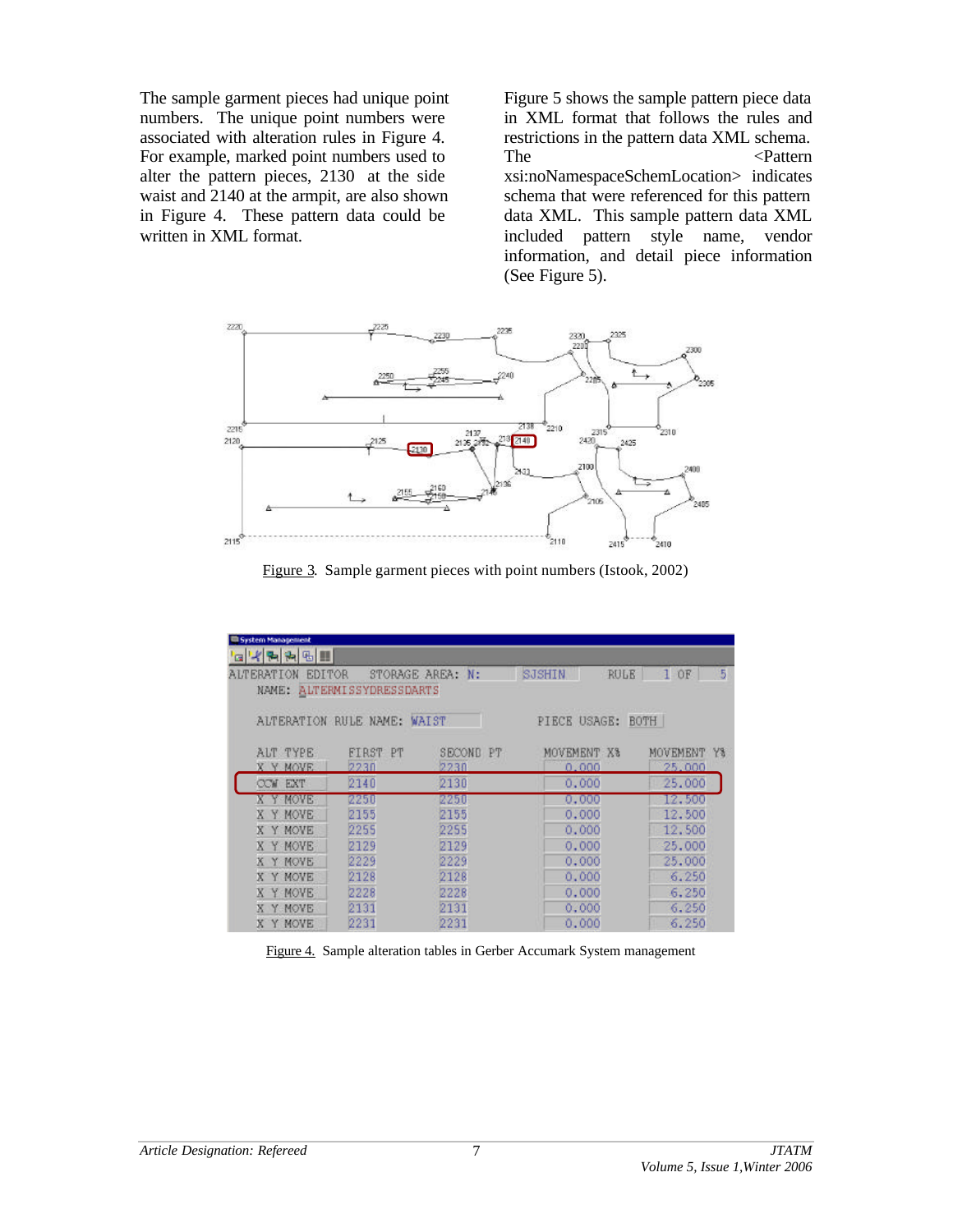```
<?xml version="1.0" encoding="UTF-8"?>
<Pattern xmlns:xsi="http://www.w3.org/2001/XMLSchema-instance" 
xsi:noNamespaceSchemaLocation="C:\Dissertation (SU XML)\MMP_XML\MMPDB_XML\10 Pattern 
data.xsd">
   <PatternData>
       <StyleName>DRESS</StyleName>
       <PatternDataDetails>
          <VendorName>Gerber Technology Inc.</VendorName>
          <Application>AccuMark</Application>
          <ApplicationReleaseVer>7.6.3</ApplicationReleaseVer>
          <Units>English</Units>
       </PatternDataDetails>
       <Pieces NumberOfPieces="4">
          <Piece PieceId="101">
              <PieceName>SQSHIFTBK</PieceName>
              <PieceQuantity>
                  <Lefts>1</Lefts>
                  <Rights>2</Rights>
                      …
       </Piece>
       </Pieces>
       <SampleSize>8</SampleSize>
       <GradeRuleTable>MISSY</GradeRuleTable>
   </PatternData>
```
Figure 5. Pattern data XML example

Each tagged data describes each value with a capability not found in other data formats such as DXF. For example, as shown in Figure 5, 'SQSHIFTBK' can be easily understood that it means a piece name and not a style name, looking at the tagged data descriptions such as <PieceName>SQSHIFTBK</PieceName>. In addition, detail piece information can be seen in the XML format. For example, the number of graded nest sizes is 12, and the

master boundary is based on a sew line. The sample size was chosen to be size 8 in MISSY grade rule table. This tagged data format is a simple and easy method to describe ambiguous data values. Figure 6 shows waist alterations in pattern data XML format, and Figure 7 shows reproduced image alteration pattern figures from the pattern data XML format (See Figures 6 and 7).

T M

J T

A

<Alterations> <Alt\_Table>ALTERMISSYDRESDARTS</Alt\_Table> <Unit>%</Unit> <Alt\_Rule\_Name>WAIST</Alt\_Rule\_Name> <MMP\_ID>WSpsx1\_WSpbx0\_WSpsx2\_(WSpfx0)cu\_WSpsx1</MMP\_ID> <Alt\_Type>CCW EXT</Alt\_Type> <First\_Point>2140</First\_Point> <Second\_Point>2130</Second\_Point> <X\_move>0</X\_move> <Y\_move>25</Y\_move> </Alterations>

Figure 6. An alteration in the pattern data XML example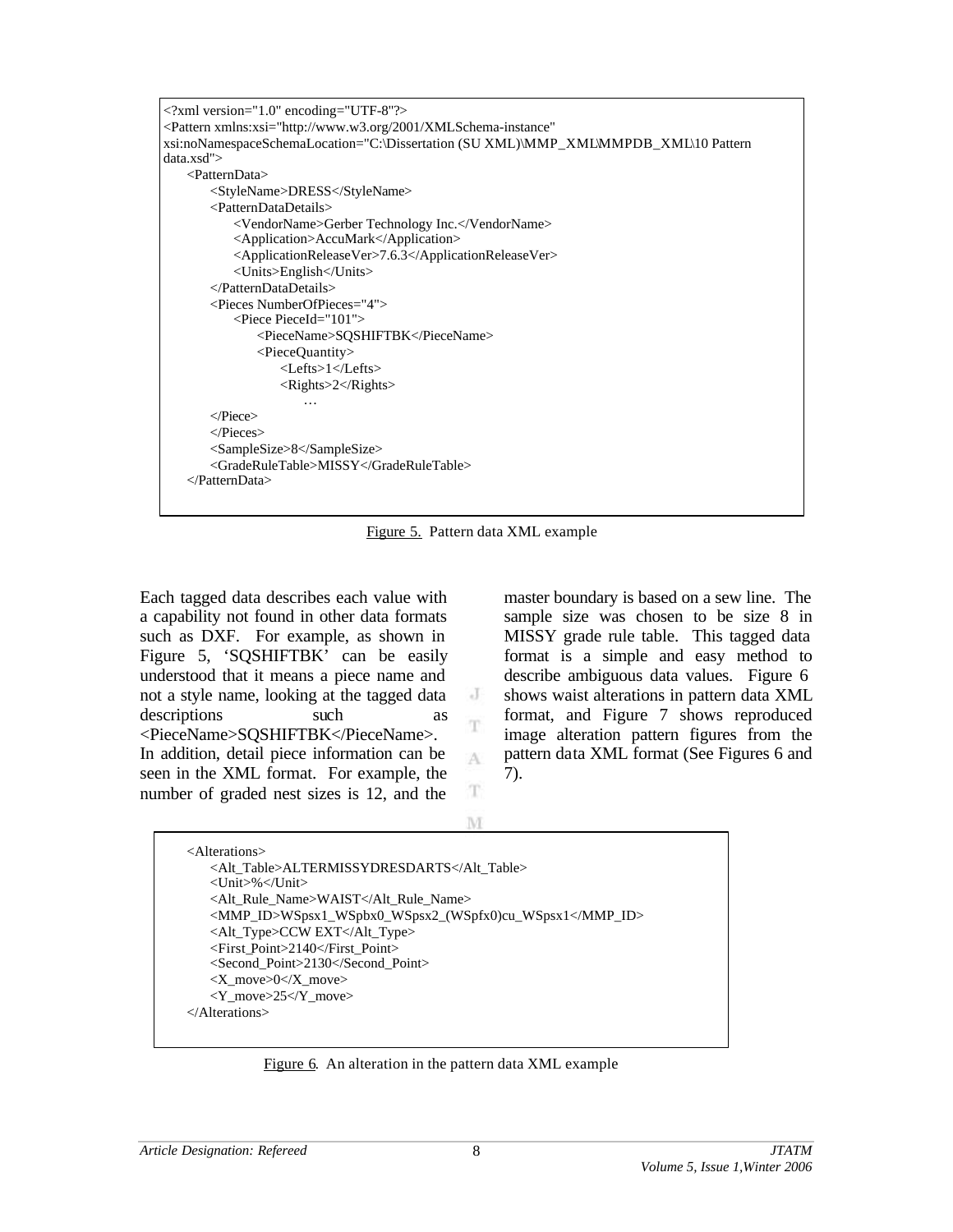

Figure 7. Understanding of alterations from the sample pattern data XML format

As shown in Figure 6, the alteration rule name (WAIST) in an alteration table (ALTERMISSYDRESDARTS) has percentage units, and the value of 'MMP\_ID' element (WSpsx1\_WSpbx0\_WSpsx2\_(WSpfx0)cu\_ WSpsx1) indicates waist girth. This 'MMP\_ID' was useful for the description of the waist since the Gerber Accumark system limits the length of characters for alteration rule names. As shown in Figure 7, according to the pattern data XML for an

alteration, the first alteration point (2140) is held stationary. Every point is going counter-clockwise from the first point (2140) until the second move alteration point (2130) moves vertically 25 % that is difference between the person's measurements and the base amount.

Figure 8 shows the size code table, and Figure 9 shows an example of a size code table in pattern data XML format (See Figures 8 and 9).

| SIZE CODE EDITOR                                                                          |                                                                 | STORAGE AREA: C:<br><b>PROTOTYP</b>                                                                            |                                                                 |                                                                                                                | NOTATION:                                                |  |
|-------------------------------------------------------------------------------------------|-----------------------------------------------------------------|----------------------------------------------------------------------------------------------------------------|-----------------------------------------------------------------|----------------------------------------------------------------------------------------------------------------|----------------------------------------------------------|--|
| NAME:                                                                                     | <b>MISSY DRESS</b>                                              |                                                                                                                |                                                                 |                                                                                                                |                                                          |  |
| ACTUAL<br><b>SIZE</b><br>4                                                                | <b>ORDERED</b><br>SIZE<br>4 STD                                 | ACTUAL<br>SIZE<br>Б                                                                                            | ORDERED<br><b>SIZE</b><br>6 STD                                 | ACTUAL<br>SIZE<br>8                                                                                            | ORDERED<br><b>SIZE</b><br>8 STD                          |  |
| ALT RULE<br>NAME<br>WAIST<br><b>HIPS</b><br>KNEEHEIGHT<br><b>BUST</b><br><b>BACKWAIST</b> | <b>AMOUNT</b><br>25.930<br>35.500<br>17.110<br>34.500<br>16,000 | ALT RULE<br><b>NAME</b><br><b>WAIST</b><br><b>HIPS</b><br><b>KNEEHEIGHT</b><br><b>BUST</b><br><b>BACKWAIST</b> | <b>AMOUNT</b><br>26.930<br>36.500<br>17.485<br>35.500<br>16.250 | ALT RULE<br><b>NAME</b><br><b>WAIST</b><br><b>HIPS</b><br><b>KNEEHEIGHT</b><br><b>BUST</b><br><b>BACKWAIST</b> | AMOUNT<br>27.930<br>37.500<br>17.860<br>36.500<br>16.500 |  |

Figure 8. Basic size code table (Istook, 2002)

| $\leq$ Size Tables                                      |
|---------------------------------------------------------|
| <sizename>MISSY DRESS</sizename>                        |
| <sizeid>4</sizeid>                                      |
| $\langle$ Unit $>$ inch $\langle$ /Unit $>$             |
| <alt name="" rule="">WAIST</alt>                        |
| <mmp_id>WSpsx1_WSpbx0_WSpsx2_(WSpfx0)cu_WSpsx1</mmp_id> |
| <measure>25.93</measure>                                |
| $\langle$ Size Tables>                                  |
|                                                         |

#### Figure 9. A size table in the pattern data XML example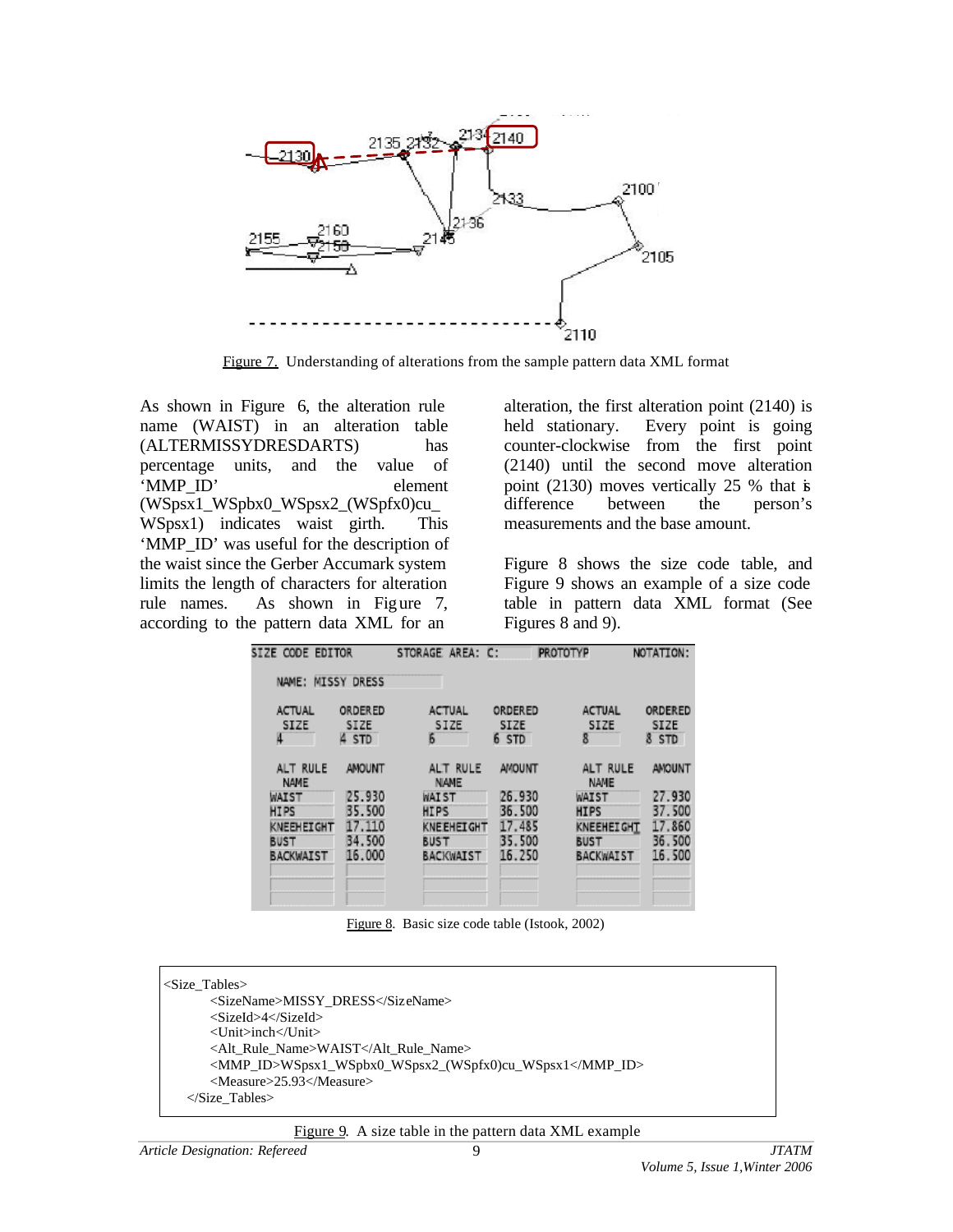Figure 9 shows a size table example in the sample pattern data XML. This represents a part of the basic size 4 for 'MISSY\_DRESS' in Figure 8. The alteration rule name in Gerber had a limited number of characters. This might cause miscommunication of measurements. In this case, the 'MMP\_ID' element clarifies and interprets the specified measurement. According to the sample pattern data XML, 'WAIST' is interpreted as 25.93 inches in waist girth with 'MMP ID' that is also used in body scan data descriptions. Formation and validation of the pattern data XML were tested with the XMLSpy software program. The test results showed that the XML formats were well formed and validated.

### **4.2 Body** S**can** D**ata XML**

A sample body scan data from [TC]² was written with XML format. The body scan data XML format was based on MMP XSD schema that includes 'Body scan data XSD'. The following Figure 10 shows a part of the body scan data XML format.

| $\langle$ 2xml version="1.0" encoding="UTF-8"?>                                                |    |  |  |  |  |
|------------------------------------------------------------------------------------------------|----|--|--|--|--|
| <body_scan_data xmlns:xsi="http://www.w3.org/2001/XMLSchema-instance&lt;/td"></body_scan_data> |    |  |  |  |  |
| xsi:noNamespaceSchemaLocation="C:\Dissertation (SU XML)\MMP_XML\MMPDB_XML\02 MMP.xsd">         |    |  |  |  |  |
| $\langle$ Scan_Company>                                                                        |    |  |  |  |  |
| <company_name>[TC]<sup>2</sup></company_name>                                                  |    |  |  |  |  |
| $<$ Scanner>2T4 $<$ /Scanner>                                                                  |    |  |  |  |  |
| <website>http://tc2.com</website>                                                              |    |  |  |  |  |
|                                                                                                |    |  |  |  |  |
| $<$ Scan List $>$                                                                              |    |  |  |  |  |
| <scan_id>Female_001</scan_id>                                                                  |    |  |  |  |  |
| <measure_file>Female_001_mmpsetup.ord</measure_file>                                           |    |  |  |  |  |
| <scan_date>2001-11-29</scan_date>                                                              |    |  |  |  |  |
| $\le$ Scan Time>14:31:00 $\le$ /Scan Time>                                                     |    |  |  |  |  |
| <scan_by>Staff in [TC]<sup>2</sup></scan_by>                                                   |    |  |  |  |  |
| $<$ Scanner>2T4 $<$ /Scanner>                                                                  |    |  |  |  |  |
| $\triangle$ Scan List                                                                          | J  |  |  |  |  |
| $<$ Measurements $>$                                                                           |    |  |  |  |  |
| $\le$ Scan ID>Female 001 $\le$ /Scan ID>                                                       | T. |  |  |  |  |
| $\langle$ MMP_ID $\rangle$ (Bugxxxp-xin)pa $\langle$ MMP_ID $\rangle$                          |    |  |  |  |  |
| <terms>Under bust girth</terms><br>A                                                           |    |  |  |  |  |
| <measure>33.8188</measure>                                                                     |    |  |  |  |  |
| <unit>inch</unit>                                                                              |    |  |  |  |  |
|                                                                                                |    |  |  |  |  |
| T                                                                                              |    |  |  |  |  |

Figure 10. Body scan data XML example

As shown in Figure 10, MMP XSD schema was assigned for body scan data XML format. The schema location appears in the second line of the body scan data XML. Formation and validation of the body scan data XML were tested with the XMLSpy software program. The test results showed that the XML formats were well formed and validated.

### **4.3 MMP XSD Formation and Validation Test Results**

MMP XSD includes all necessary XML schemas for formatting body scan data XML and pattern data XML. Figure 11 shows the validation process of all experimental XML and XSD (XML Schema). The validation process was divided into an upper and lower level. The upper level is easily recognized by XML users such as [TC]<sup>2</sup> and Gerber Technology, Inc.

The lower level is a hidden process for validating XML documentations that have appeared in the upper level (See Figure 11).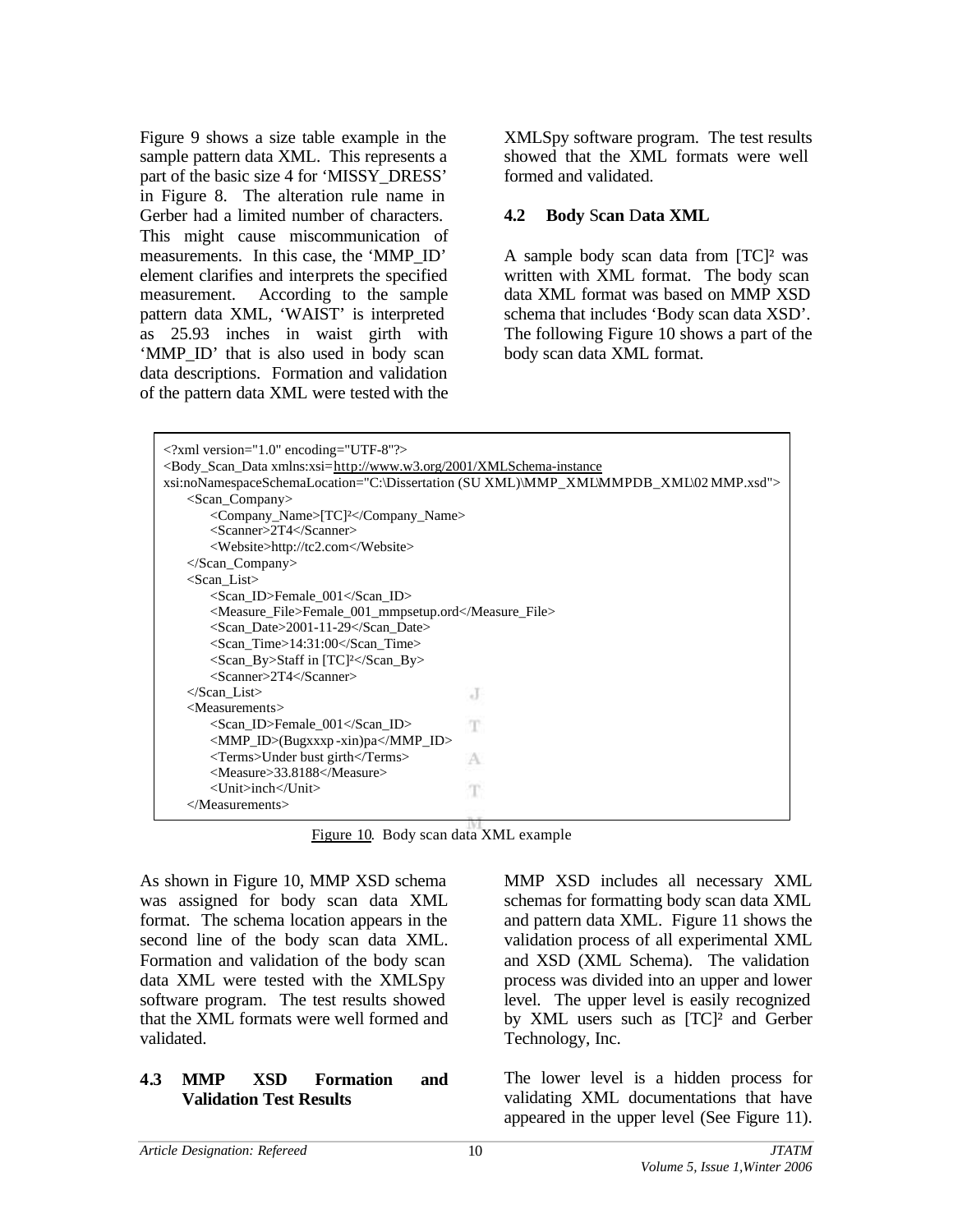

Figure 11. Validation process of XML and schemas between [TC]² and Gerber Technology, Inc.

As shown in Figure 11, in the upper level, a sample pattern data XML and a Body scan data XML are validated with MMP XSD. In the lower level, MMP XSD was understood by only software programmers at [TC]² and Gerber Technology, Inc., and body scan data XSD and pattern data XSD were imported

from each company's system into MMP XSD. The validation of MMP XSD including body scan data XSD and pattern data XSD was examined with a XMLSPY software program tool. The result is shown in Figure 12.

| import                                                | loc:C:\Dissertation (SU XML)\MMP_XML\MMPDB_XML\04 Body scan data.xsd |  |  |  |
|-------------------------------------------------------|----------------------------------------------------------------------|--|--|--|
| import                                                | loc:C:\Dissertation (SU XML)\MMP_XML\MMPDB_XML\10 Pattern data.xsd   |  |  |  |
| $\frac{1}{2}$ element                                 | <b>ASTM5219</b>                                                      |  |  |  |
| $\frac{1}{2}$ element                                 | <b>Body Part</b>                                                     |  |  |  |
| $\mathbf{e}_{\mathrm{eff}}^{\mathrm{eff}}$<br>element | Category                                                             |  |  |  |
| - :<br>element                                        | <b>Direction</b>                                                     |  |  |  |
| ×.<br>element                                         | <b>ISO8559</b>                                                       |  |  |  |
| $\frac{1}{2}$ element                                 | Landmarks                                                            |  |  |  |
| $\frac{1}{2}$ element                                 | Line_Type                                                            |  |  |  |
| $\frac{1}{2}$ element                                 | Link code                                                            |  |  |  |
| $\frac{1}{2}$ element                                 | <b>Location1</b>                                                     |  |  |  |
| $\frac{1}{2}$ element                                 | Location <sub>2</sub>                                                |  |  |  |
| •{ element                                            | Location <sub>3</sub>                                                |  |  |  |
| • <mark>el</mark> element                             | <b>MMP List</b>                                                      |  |  |  |
| $\frac{1}{2}$ element                                 | Unit                                                                 |  |  |  |
| $\frac{1}{2}$ element                                 | іммр                                                                 |  |  |  |
| $\frac{1}{2}$ element                                 | <b>Descriptive Codes</b>                                             |  |  |  |

Figure 12. MMP XSD formation and validation test result

As shown in Figure 12, the XMLSPY test validated the MMP XSD. This proves that both XML in the upper level and XSD in the lower level are applicable. However, practical acceptance of the XML schema is still dependent on users or companies.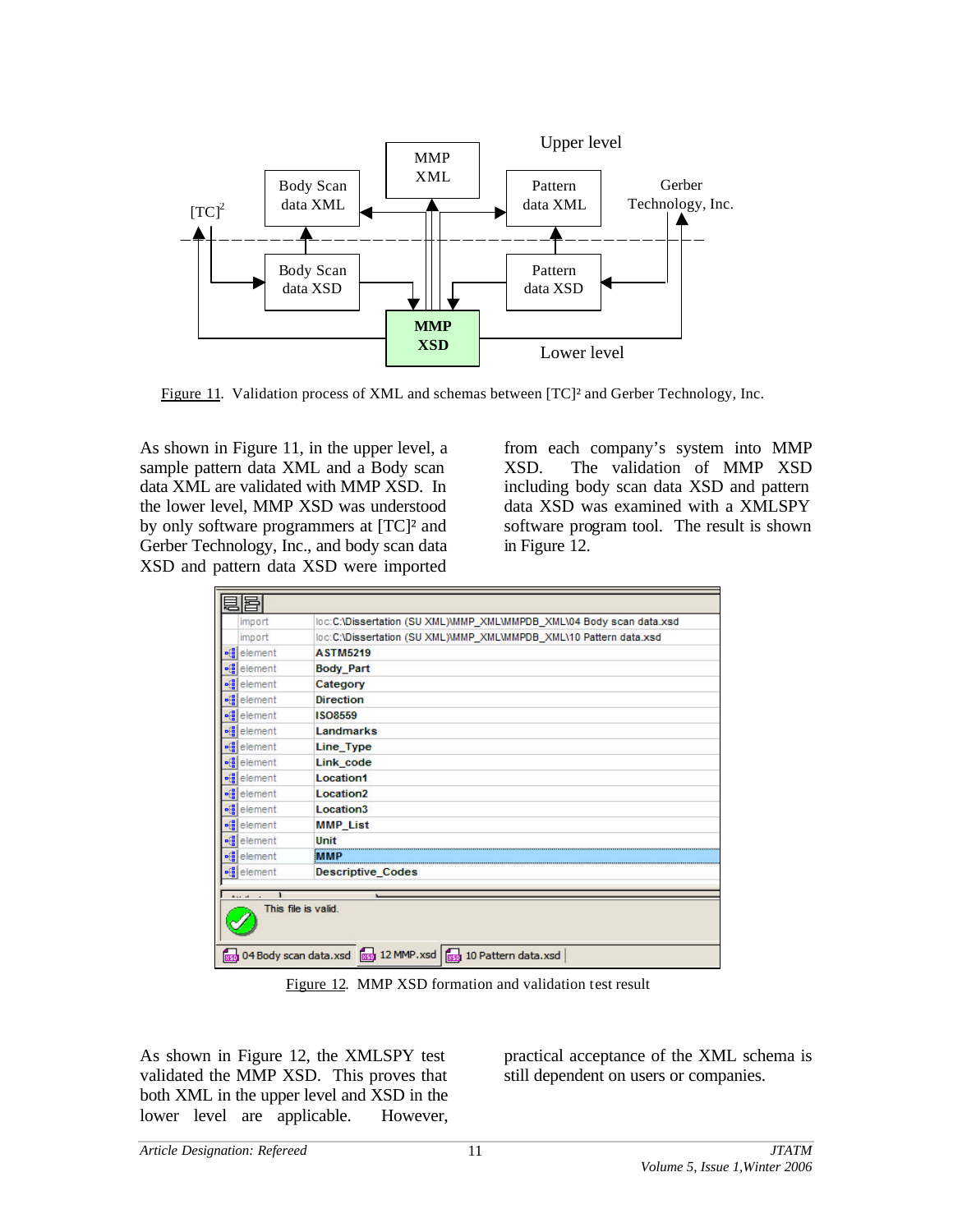### **4.4 Advantages of Using XML (eXtensible Markup Language)**

In this experimental design of body measurement data standardization, the XML format was used for bi-directional interpretation and communication between 3D body scan systems and 2D apparel CAD systems for the following reasons:

- Potential data format for the future,
- Simple custom markup language for standardization,
- Compatibility of data file format,
- And small file size for fast transmission.

# *4.4.1 Potential data format for the future*

XML is a potential data format for the future since it has been generally implemented in most businesses. From the review of XML, the XML format was determined to be a significantly useful tool for emerging B-to-B commerce computer language in many industries, including the apparel industry and in standard organizations (Baker, 2002; Chang, 2002; Eshelman, 2000). The ASTM D13.66 subcommittee has discussed implementing the XML data format for developing future standard pattern data exchange formats.

### *4.4.2 Simple custom markup language for standardization*

An advantage of the use of XML is that it is an easily readable data description. For example, XYZ coordinates or color values

with other file formats, such as DXF, RGB and VRML, had limited ability to describe the data. However, XML could include definitions of the values with tagged data formats since XML (eXtensible Markup Language) is a meta-language that is used to create other markup language.

XML is a custom markup language with tags that are unique to a certain type of data with flexibility in solving data structuring problems. This result supports previous studies of XML format (Matsumura, 1998; Morrison, 2001) that XML format provides a basic structure and set of rules to which any markup language must adhere (Morrison, 2001). According to Matsumura (1998), key characteristics of XML are structured, self-describing (metadata= data about data), and extensible. XML is an extremely structured language specification. Good XML can be both well-formed and valid (Matsumura, 1998). Unlike most people's misunderstanding of the XML flexibility, XML included certain rules and structure in this study. This means that well formed and valid XML is important for standardization.

# *4.4.3 Compatible data file*

XML was used to represent all information and on any computer platform. Table I shows the XML data file format compatibility with the following sample data file formats used in this study: XML, database file, [TC]²'s body measurement file, and Gerber pattern data file.

 $\rm J$ 

T

A

T.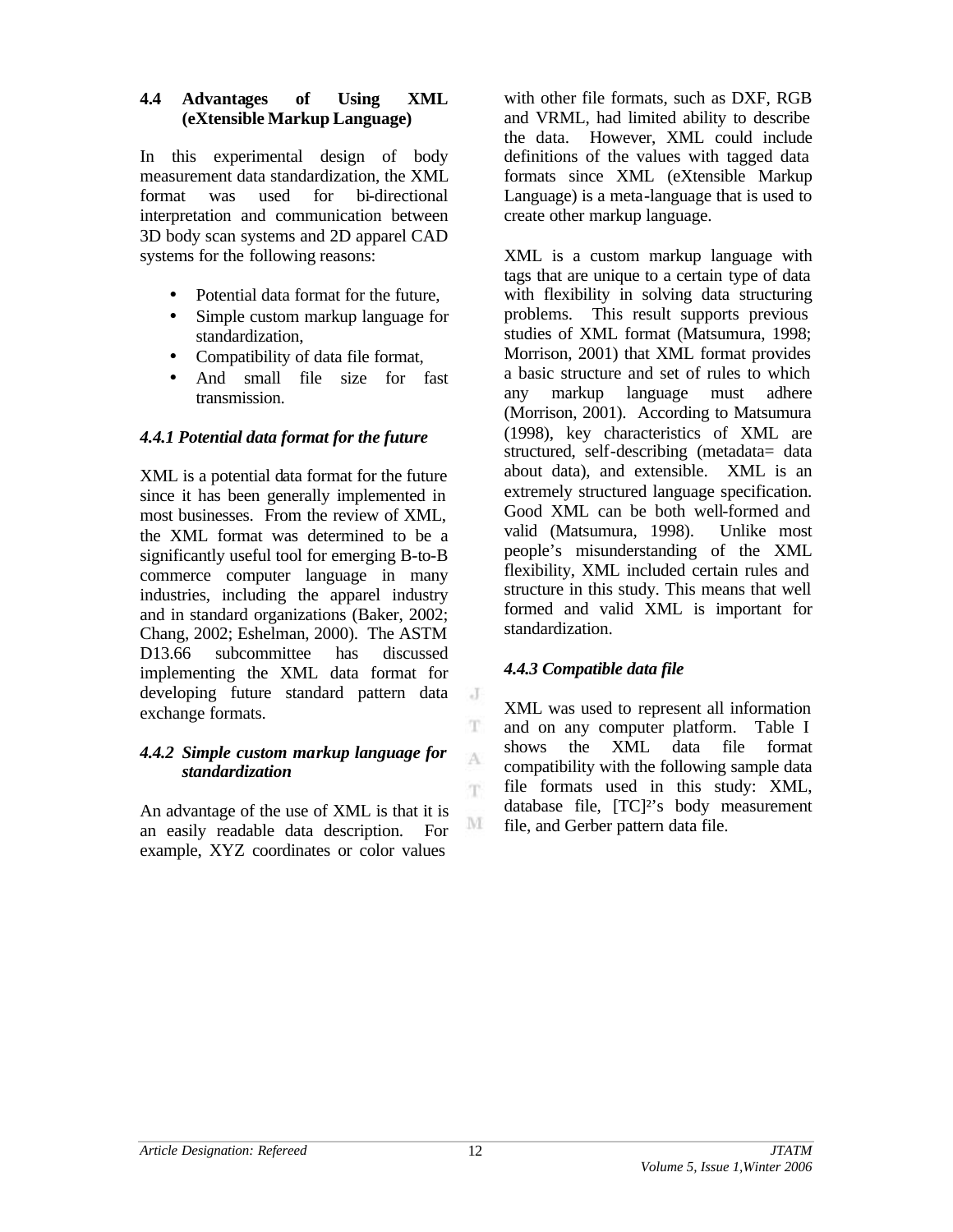| To                                                   |            | <b>XML</b> | <b>MDB</b> | <b>HTML</b> | <b>TXT</b>   | <b>DOC</b> | <b>XLS</b>   | ORD          | <b>DXF</b> |
|------------------------------------------------------|------------|------------|------------|-------------|--------------|------------|--------------|--------------|------------|
| From                                                 |            |            |            |             |              |            |              |              |            |
| Experiment<br>format                                 | <b>XML</b> | v          | v          | v           | v            | v          |              |              |            |
| Pattern<br>data in<br>Gerber<br>Technolog<br>y, Inc. | <b>DXF</b> |            |            |             |              |            |              |              | ${\sf V}$  |
| <b>Body</b><br>measurem<br>ent data in<br>$[TC]^2$   | ORD        | v          |            |             | $\mathsf{V}$ |            | $\mathsf{V}$ | $\mathsf{V}$ |            |
| Database                                             | <b>MDB</b> | v          | v          |             |              |            | $\mathsf{V}$ |              |            |
|                                                      |            |            |            |             |              |            |              |              |            |

 $_{\rm c}$  J

T

A 'n.

M

Table I. Data file format compatibility

As shown in Table I, the \*.DXF file format pattern data from Gerber has the least compatibility with other documentation files. On the other hand, XML had the most compatibility with the other compared documentation files. [TC]²'s \*.ORD file generated from the MEP file that provided customizable body measurement definitions can be read in XML format. The MEP file provided the \*.ORD file through the body measurement data batching process after a body scan was processed. Even though the MEP file with the \*.ORD file provided flexibility in defining different body measurements, the \*.ORD file still had the limitation of transferring data to database.

In addition, the \*.ORD data file format could not show data structure in a database. The database could display data structure but it did not have compatibility with \*.ORD data file format. XML was created to show data structure with tags and can be transferred to any database as well as to

HTML. Compared to a traditional database, XML data is pure text, which means it can be processed and manipulated very easily. The XML document can be opened in a text editor such as Windows Notepad to view or edit the XML code. XML makes it easy to transfer data between one application and another, and across networks since XML is pure text. XML essentially establishes a platform-neutral means of structuring data, which is ideal for networked applications, including Web-based applications.

# *4.4.4 Small file size for fast transmission*

The XML file size used in this study was very small. Because of the small file size, it was easy and fast to transfer the data through the Internet. In addition, the XML file is small enough so that it can be stored on a smart card. Table II shows examples of XML format file size for body measurements and ASTM pattern data schema.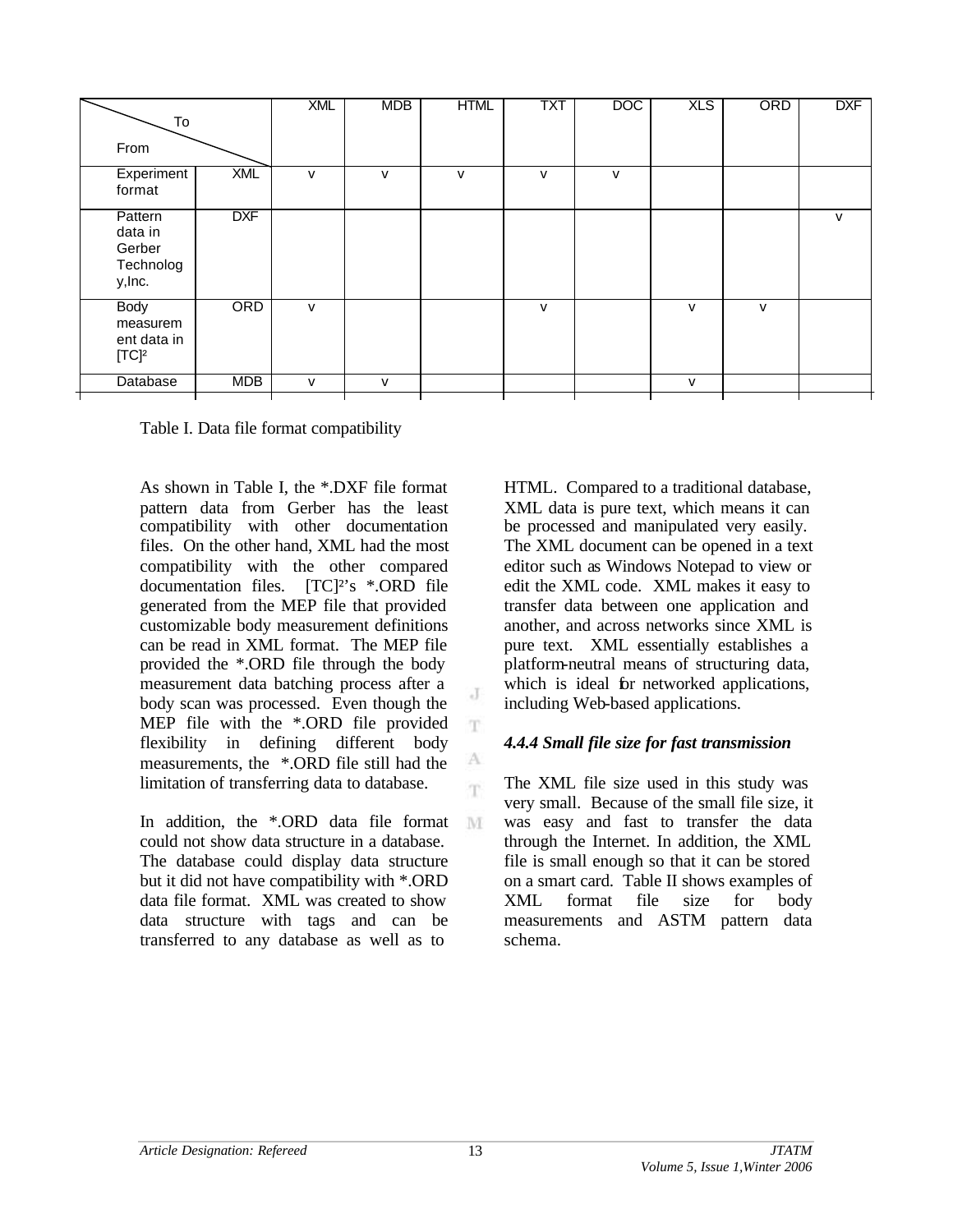| <b>List of File format</b>                                            | <b>File Size</b> |
|-----------------------------------------------------------------------|------------------|
| <b>MMP XSD</b>                                                        | 14 kb            |
| <b>MMP XML</b>                                                        | $35$ kb          |
| Body scan data XSD                                                    | 10 <sub>kb</sub> |
| Body scan data XML                                                    | 24 kb            |
| Pattern data XSD                                                      | 6 kb             |
| Pattern data XML                                                      | $5$ kb           |
| <b>ASTM Pattern data schema XSD</b><br>(From Gerber Technology, Inc.) | 90kb             |

Table II. XML file format size of body measurements and pattern data

As shown in Table II, the range of file sizes used in this study was from 5 kb to 90 kb. Body scan data XSD and Body scan data XML had file sizes from 10 to 24 kb to describe data two body measurements from the [TC]²'s scan system. MMP XSD and MMP XML had file sizes from 14 to 35 kb. These files included full descriptions of landmarks and body measurements. The ASTM pattern data schema from Gerber Technology Inc. had the biggest file size of 90 kb but, this is still considered to be a small file size since the file contains all of the information about garment pattern pieces.

### **5. CONCLUSIONS AND SUGGESTIONS**

XML format was found to be important for standardizing apparel CAD pattern data exchange formats providing several advantages. First, XML format provides easily readable data descriptions with a simple custom markup language. For instance, pattern data in XML format was useful to organize any necessary pattern piece information in that XML could include definitions of each pattern data value with tagged formats. Second, XML format is a compatible data file to convert into other data formats such as ORD, MDB, TXT, and XLS. The data conversion with compatibility made possible bi-directional interpretation of data between a body scan system and an apparel CAD system. Third, data in XML format was efficiently

transferred via the Internet with the small file size.

Regardless of the advantages of XML format, the following limitations of using the XML format were found in the current application. First, few people had began writing the XML format in both body scan companies and apparel CAD companies. Even though developers and researchers realize the importance of using the XML format for standardization, currently, it was difficult to find programmers who could actually write in XML format. Second, existing systems had limitations in character number and types for describing XML format data. For instance, body measurements in the  ${[TC]}^2$  system and size tables in the Gerber management system had a character number limit for describing body measurements. Body measurement data in the XML format could not be directly represented in existing systems. Third, the acceptance of XML schema by any other companies was not guaranteed because the schema was a suggestion, not an obligation. These findings indicate that acceptance of the XML format is tightly related to timely agreements in the apparel industry.

Therefore, a standard should be fixed and practically adopted in the apparel industry by providing the validated schema through a standard organization. In addition, the approach with XML data format should be replicated in apparel manufacturing. Since XML allows us to build interfaces that

J T.

A Ŧ